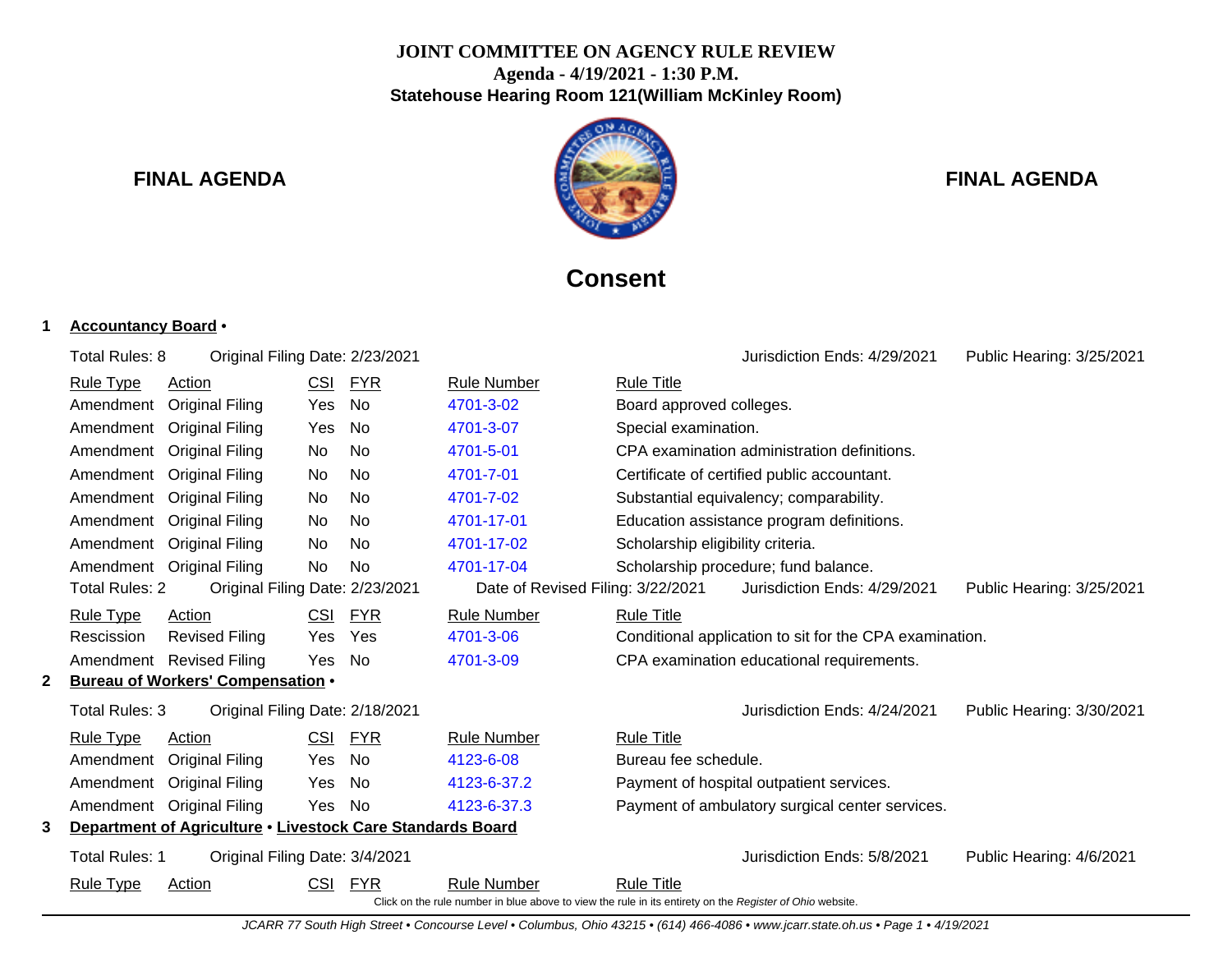#### **JOINT COMMITTEE ON AGENCY RULE REVIEW**

**FINAL AGENDA**

**4/19/2021 - 1:30 P.M.**

**Statehouse Hearing Room 121(William McKinley Room)**

Amendment Original Filing Yes No [901:12-6-02](http://www.registerofohio.state.oh.us/jsps/publicdisplayrules/processPublicDisplayRules.jsp?entered_rule_no=901:12-6-02&doWhat=GETBYRULENUM&raID=0) Management. **4 Department of Developmental Disabilities** • **Community Services** Total Rules: 1 Original Filing Date: 2/26/2021 Jurisdiction Ends: 5/2/2021 Public Hearing: 3/30/2021 Rule Type Action **CSI FYR** Rule Number Rule Title Rescission Original Filing Yes Yes [5123:2-2-01](http://www.registerofohio.state.oh.us/jsps/publicdisplayrules/processPublicDisplayRules.jsp?entered_rule_no=5123:2-2-01&doWhat=GETBYRULENUM&raID=0) Provider certification. **5 Department of Developmental Disabilities** • **Community Services** Total Rules: 1 Original Filing Date: 2/26/2021 Jurisdiction Ends: 5/2/2021 Public Hearing: 3/30/2021 Rule Type Action CSI FYR Rule Number Rule Title Rescission Original Filing Yes Yes [5123:2-5-05](http://www.registerofohio.state.oh.us/jsps/publicdisplayrules/processPublicDisplayRules.jsp?entered_rule_no=5123:2-5-05&doWhat=GETBYRULENUM&raID=0) Early intervention services certification standards. **6 Department of Developmental Disabilities** • Total Rules: 2 Original Filing Date: 2/26/2021 Date of Refiled Filing: 4/9/2021 Jurisdiction Ends: 5/9/2021 Public Hearing: 3/30/2021 Rule Type Action **CSI FYR** Rule Number Rule Title New Rule Refiled Filing Yes No [5123-2-08](http://www.registerofohio.state.oh.us/jsps/publicdisplayrules/processPublicDisplayRules.jsp?entered_rule_no=5123-2-08&doWhat=GETBYRULENUM&raID=0) Provider certification - agency providers. New Rule Refiled Filing Yes No [5123-2-09](http://www.registerofohio.state.oh.us/jsps/publicdisplayrules/processPublicDisplayRules.jsp?entered_rule_no=5123-2-09&doWhat=GETBYRULENUM&raID=0) Provider certification - independent providers. **7 Department of Developmental Disabilities** • Total Rules: 1 Original Filing Date: 2/26/2021 Date of Refiled Filing: 4/9/2021 Jurisdiction Ends: 5/9/2021 Public Hearing: 3/30/2021 Rule Type Action **CSI FYR** Rule Number Rule Title New Rule Refiled Filing Yes No [5123-10-05](http://www.registerofohio.state.oh.us/jsps/publicdisplayrules/processPublicDisplayRules.jsp?entered_rule_no=5123-10-05&doWhat=GETBYRULENUM&raID=0) Early intervention program - developmental specialist certification. **8 Department of Higher Education** • Total Rules: 13 Original Filing Date: 2/23/2021 Jurisdiction Ends: 4/29/2021 Public Hearing: 3/30/2021 Rule Type Action **CSI FYR** Rule Number Rule Title Amendment Original Filing No Yes [3333-1-65](http://www.registerofohio.state.oh.us/jsps/publicdisplayrules/processPublicDisplayRules.jsp?entered_rule_no=3333-1-65&doWhat=GETBYRULENUM&raID=0) Definitions. Amendment Original Filing No Yes [3333-1-65.1](http://www.registerofohio.state.oh.us/jsps/publicdisplayrules/processPublicDisplayRules.jsp?entered_rule_no=3333-1-65.1&doWhat=GETBYRULENUM&raID=0) Notice to students regarding program opportunities and program requirements. Amendment Original Filing No Yes [3333-1-65.11](http://www.registerofohio.state.oh.us/jsps/publicdisplayrules/processPublicDisplayRules.jsp?entered_rule_no=3333-1-65.11&doWhat=GETBYRULENUM&raID=0) College credit plus summer term eligibility. Amendment Original Filing No Yes [3333-1-65.12](http://www.registerofohio.state.oh.us/jsps/publicdisplayrules/processPublicDisplayRules.jsp?entered_rule_no=3333-1-65.12&doWhat=GETBYRULENUM&raID=0) Course eligibility. Amendment Original Filing No Yes [3333-1-65.13](http://www.registerofohio.state.oh.us/jsps/publicdisplayrules/processPublicDisplayRules.jsp?entered_rule_no=3333-1-65.13&doWhat=GETBYRULENUM&raID=0) Underperforming students. Amendment Original Filing No Yes [3333-1-65.2](http://www.registerofohio.state.oh.us/jsps/publicdisplayrules/processPublicDisplayRules.jsp?entered_rule_no=3333-1-65.2&doWhat=GETBYRULENUM&raID=0) Program requirements for secondary schools. Amendment Original Filing No Yes [3333-1-65.3](http://www.registerofohio.state.oh.us/jsps/publicdisplayrules/processPublicDisplayRules.jsp?entered_rule_no=3333-1-65.3&doWhat=GETBYRULENUM&raID=0) Program requirements for institutions of higher education. Amendment Original Filing No Yes [3333-1-65.4](http://www.registerofohio.state.oh.us/jsps/publicdisplayrules/processPublicDisplayRules.jsp?entered_rule_no=3333-1-65.4&doWhat=GETBYRULENUM&raID=0) Delivery methods by the institution of higher education for courses under the college credit plus program.

Click on the rule number in blue above to view the rule in its entirety on the Register of Ohio website.

**FINAL AGENDA**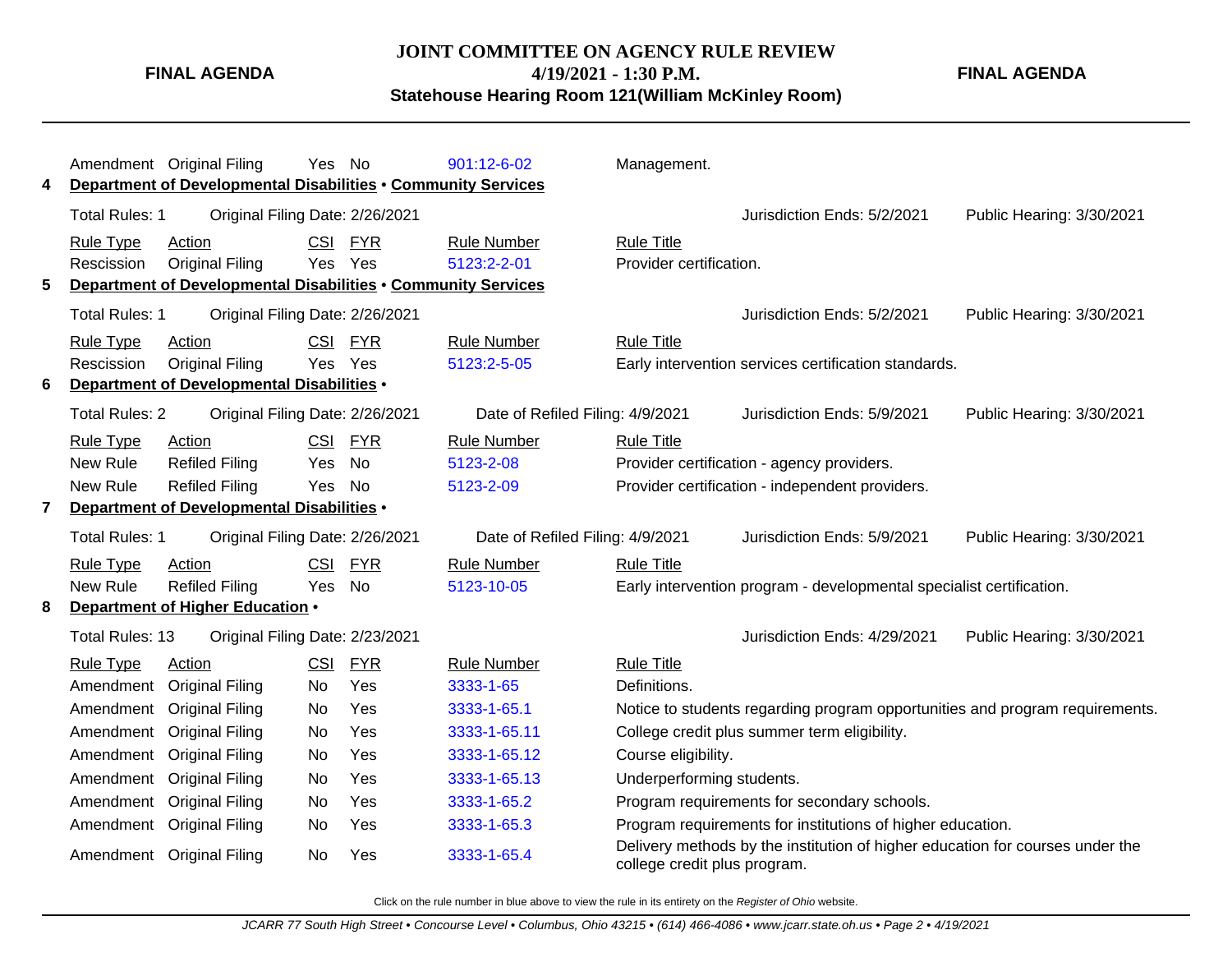## **JOINT COMMITTEE ON AGENCY RULE REVIEW 4/19/2021 - 1:30 P.M. Statehouse Hearing Room 121(William McKinley Room)**

### **FINAL AGENDA**

|    | Amendment             | <b>Original Filing</b>                                                 | No.        | Yes        | 3333-1-65.5                                                           | Data reporting requirements.                                                                                                  |  |
|----|-----------------------|------------------------------------------------------------------------|------------|------------|-----------------------------------------------------------------------|-------------------------------------------------------------------------------------------------------------------------------|--|
|    | Amendment             | <b>Original Filing</b>                                                 | No         | Yes        | 3333-1-65.6                                                           | Funding.                                                                                                                      |  |
|    |                       | Amendment Original Filing                                              | No         | Yes        | 3333-1-65.7                                                           | Procedures for an institution of higher education receiving payment from<br>department of education.                          |  |
|    |                       | Amendment Original Filing                                              | <b>No</b>  | Yes        | 3333-1-65.8                                                           | Allocation for nonpublics, chartered and nonchartered, home-schooled students.                                                |  |
|    |                       | Amendment Original Filing                                              | No.        | Yes        | 3333-1-65.9                                                           | JVSD allocation.                                                                                                              |  |
| 9  |                       | Department of Insurance .                                              |            |            |                                                                       |                                                                                                                               |  |
|    | Total Rules: 6        | Original Filing Date: 2/22/2021                                        |            |            |                                                                       | Jurisdiction Ends: 4/28/2021<br>Public Hearing: 3/25/2021                                                                     |  |
|    | <b>Rule Type</b>      | Action                                                                 | <b>CSI</b> | <b>FYR</b> | <b>Rule Number</b>                                                    | <b>Rule Title</b>                                                                                                             |  |
|    | Amendment             | <b>Original Filing</b>                                                 | Yes        | Yes        | 3901-1-02                                                             | Access to confidential personal information.                                                                                  |  |
|    | Amendment             | <b>Original Filing</b>                                                 | Yes        | Yes        | 3901-1-50                                                             | Annual financial reports.                                                                                                     |  |
|    |                       | Amendment Original Filing                                              | Yes        | Yes        | 3901-3-02                                                             | Regulation and registration of insurers under the Insurance Holding Company<br>Regulatory Act.                                |  |
|    |                       | Amendment Original Filing                                              | Yes        | Yes        | 3901-6-11                                                             | Recognition of the 2001 CSO mortality table for use in determining minimum<br>reserve liabilities and nonforfeiture benefits. |  |
|    |                       | Amendment Original Filing                                              | <b>Yes</b> | Yes        | 3901-9-02                                                             | Viatical settlement broker license and registration of insurance agents operating as<br>a viatical settlement broker.         |  |
|    |                       | Amendment Original Filing                                              | <b>Yes</b> | Yes        | 3901-9-03                                                             | Viatical settlement broker continuing education.                                                                              |  |
| 10 |                       |                                                                        |            |            | Department of Job and Family Services . Division of Public Assistance |                                                                                                                               |  |
|    | Total Rules: 1        | Original Filing Date: 3/3/2021                                         |            |            |                                                                       | Jurisdiction Ends: 5/7/2021<br>Public Hearing: 4/7/2021                                                                       |  |
|    | <b>Rule Type</b>      | Action                                                                 | <b>CSI</b> | <b>FYR</b> | <b>Rule Number</b>                                                    | <b>Rule Title</b>                                                                                                             |  |
|    | Amendment             | <b>Original Filing</b>                                                 | No         | Yes        | 5101:1-2-30                                                           | Citizenship and alien status: Ohio works firstand disability financial assistance.                                            |  |
| 11 |                       | Department of Job and Family Services . Division of Social Services    |            |            |                                                                       |                                                                                                                               |  |
|    | <b>Total Rules: 4</b> | Original Filing Date: 2/24/2021                                        |            |            |                                                                       | Jurisdiction Ends: 4/30/2021<br>Public Hearing: 3/30/2021                                                                     |  |
|    | Rule Type             | Action                                                                 | <u>CSI</u> | <b>FYR</b> | <b>Rule Number</b>                                                    | <b>Rule Title</b>                                                                                                             |  |
|    | New Rule              | <b>Original Filing</b>                                                 | No         | No         | 5101:2-45-01                                                          | Administration of the Title IV-E candidate for family first prevention services (FFPS)<br>program.                            |  |
|    | New Rule              | <b>Original Filing</b>                                                 | No         | No.        | 5101:2-45-02                                                          | Title IV-E candidate for family first prevention services (FFPS) program eligibility.                                         |  |
|    | New Rule              | <b>Original Filing</b>                                                 | No         | No         | 5101:2-45-03                                                          | Reimbursement for Title IV-E candidate for family first prevention services (FFPS)<br>program.                                |  |
|    | New Rule              | <b>Original Filing</b>                                                 | No         | <b>No</b>  | 5101:2-45-04                                                          | Traditional candidate for Title IV-E foster care.                                                                             |  |
|    |                       | 12 Department of Job and Family Services . Division of Social Services |            |            |                                                                       |                                                                                                                               |  |
|    | <b>Total Rules: 1</b> | Original Filing Date: 2/22/2021                                        |            |            |                                                                       | Jurisdiction Ends: 4/28/2021<br>Public Hearing: 3/30/2021                                                                     |  |
|    |                       |                                                                        |            |            |                                                                       | Click on the rule number in blue above to view the rule in its entirety on the Register of Ohio website.                      |  |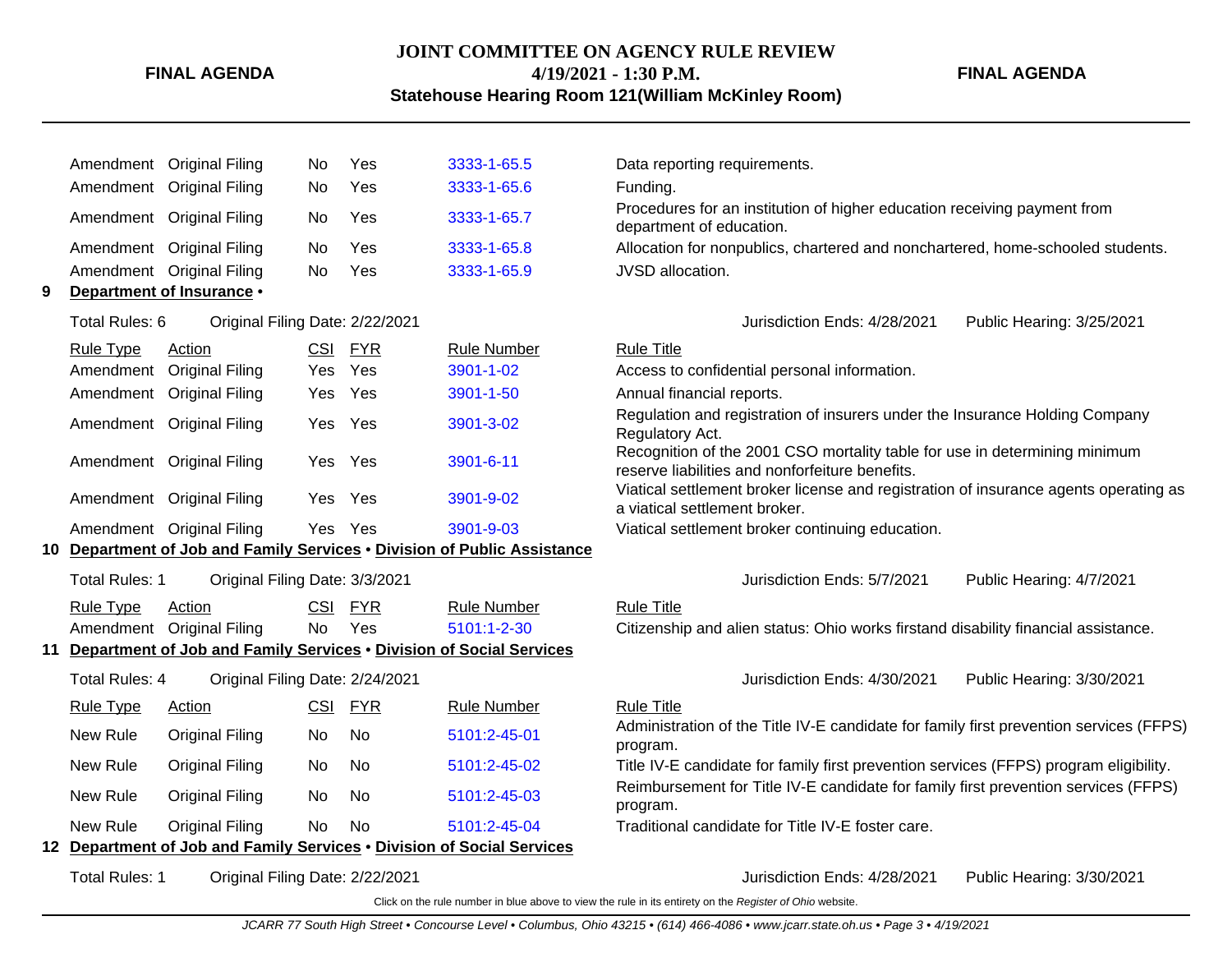## **JOINT COMMITTEE ON AGENCY RULE REVIEW 4/19/2021 - 1:30 P.M.**

**FINAL AGENDA**

**Statehouse Hearing Room 121(William McKinley Room)**

|                                                        | <b>Rule Type</b>                                                                                         | Action                                           | CSI        | <b>FYR</b> | <b>Rule Number</b> | <b>Rule Title</b>                                                                                                    |  |  |  |
|--------------------------------------------------------|----------------------------------------------------------------------------------------------------------|--------------------------------------------------|------------|------------|--------------------|----------------------------------------------------------------------------------------------------------------------|--|--|--|
|                                                        | New Rule                                                                                                 | <b>Original Filing</b>                           | Yes        | No         | 5101:2-18-03.1     | Transitional pandemic requirements for approved child day camps.                                                     |  |  |  |
| 13                                                     | Department of Job and Family Services . Division of Social Services                                      |                                                  |            |            |                    |                                                                                                                      |  |  |  |
|                                                        | <b>Total Rules: 1</b>                                                                                    | Original Filing Date: 2/19/2021                  |            |            |                    | Jurisdiction Ends: 4/25/2021<br>Public Hearing: 3/30/2021                                                            |  |  |  |
|                                                        | Rule Type                                                                                                | Action                                           |            | CSI FYR    | <b>Rule Number</b> | <b>Rule Title</b>                                                                                                    |  |  |  |
|                                                        |                                                                                                          | Amendment Original Filing                        | Yes Yes    |            | 5101:2-42-87       | Termination of substitute care and custody of a child.                                                               |  |  |  |
|                                                        |                                                                                                          | 14 Ohio Air Quality Development Authority .      |            |            |                    |                                                                                                                      |  |  |  |
|                                                        | Total Rules: 5                                                                                           | Original Filing Date: 2/19/2021                  |            |            |                    | Jurisdiction Ends: 4/25/2021<br>Public Hearing: 3/23/2021                                                            |  |  |  |
|                                                        | <b>Rule Type</b>                                                                                         | Action                                           |            | CSI FYR    | <b>Rule Number</b> | <b>Rule Title</b>                                                                                                    |  |  |  |
|                                                        | Amendment                                                                                                | <b>Original Filing</b>                           | No.        | Yes        | 3706-3-01          | Definitions.                                                                                                         |  |  |  |
|                                                        | Amendment                                                                                                | <b>Original Filing</b>                           | No         | Yes        | 3706-3-02          | Procedures for accessing confidential personal information.                                                          |  |  |  |
|                                                        | Amendment                                                                                                | <b>Original Filing</b>                           | <b>No</b>  | Yes        | 3706-3-03          | Valid reasons for accessing confidential personal information.                                                       |  |  |  |
|                                                        | Amendment                                                                                                | <b>Original Filing</b>                           | No         | Yes        | 3706-3-04          | Confidentiality statutes.                                                                                            |  |  |  |
|                                                        |                                                                                                          | Amendment Original Filing                        | No         | Yes        | 3706-3-05          | Restricting and logging access to confidential personal information in computerized<br>personal information systems. |  |  |  |
| <b>Ohio Department of Medicaid • Eligibility</b><br>15 |                                                                                                          |                                                  |            |            |                    |                                                                                                                      |  |  |  |
|                                                        | <b>Total Rules: 1</b>                                                                                    | Original Filing Date: 2/25/2021                  |            |            |                    | Jurisdiction Ends: 5/1/2021<br>Public Hearing:                                                                       |  |  |  |
|                                                        | <b>Rule Type</b>                                                                                         | Action                                           |            | CSI FYR    | <b>Rule Number</b> | <b>Rule Title</b>                                                                                                    |  |  |  |
|                                                        |                                                                                                          | Amendment Original Filing                        | <b>No</b>  | <b>No</b>  | 5160:1-6-03.2      | Medicaid: use of qualified income trusts (QIT).                                                                      |  |  |  |
| 16                                                     |                                                                                                          | <b>Ohio Department of Medicaid • Eligibility</b> |            |            |                    |                                                                                                                      |  |  |  |
|                                                        | <b>Total Rules: 4</b>                                                                                    | Original Filing Date: 2/25/2021                  |            |            |                    | Jurisdiction Ends: 5/1/2021<br>Public Hearing:                                                                       |  |  |  |
|                                                        | <b>Rule Type</b>                                                                                         | Action                                           | <b>CSI</b> | <b>FYR</b> | <b>Rule Number</b> | <b>Rule Title</b>                                                                                                    |  |  |  |
|                                                        | Amendment                                                                                                | <b>Original Filing</b>                           | No         | Yes        | 5160:1-3-05.11     | Medicaid: automobiles and other modes of transportation as resources.                                                |  |  |  |
|                                                        |                                                                                                          | Amendment Original Filing                        | No         | Yes        | 5160:1-3-05.19     | Medicaid: real or personal property essential to self-support.                                                       |  |  |  |
|                                                        | Rescission                                                                                               | <b>Original Filing</b>                           | <b>No</b>  | Yes        | 5160:1-3-05.20     | Medicaid: deeming of resources.                                                                                      |  |  |  |
|                                                        | New Rule                                                                                                 | <b>Original Filing</b>                           | No         | <b>No</b>  | 5160:1-3-05.20     | Medicaid: deeming of resources.                                                                                      |  |  |  |
| 17                                                     |                                                                                                          | Ohio Department of Medicaid .                    |            |            |                    |                                                                                                                      |  |  |  |
|                                                        | <b>Total Rules: 1</b>                                                                                    | Original Filing Date: 2/26/2021                  |            |            |                    | Jurisdiction Ends: 5/2/2021<br>Public Hearing: 3/29/2021                                                             |  |  |  |
|                                                        | <b>Rule Type</b>                                                                                         | <b>Action</b>                                    | <b>CSI</b> | <b>FYR</b> | <b>Rule Number</b> | <b>Rule Title</b>                                                                                                    |  |  |  |
|                                                        |                                                                                                          | Amendment Original Filing                        | No.        | Yes        | 5160-6-01          | Eye care services.                                                                                                   |  |  |  |
| 18                                                     |                                                                                                          | Ohio Police and Fire Pension Fund .              |            |            |                    |                                                                                                                      |  |  |  |
|                                                        | Click on the rule number in blue above to view the rule in its entirety on the Register of Ohio website. |                                                  |            |            |                    |                                                                                                                      |  |  |  |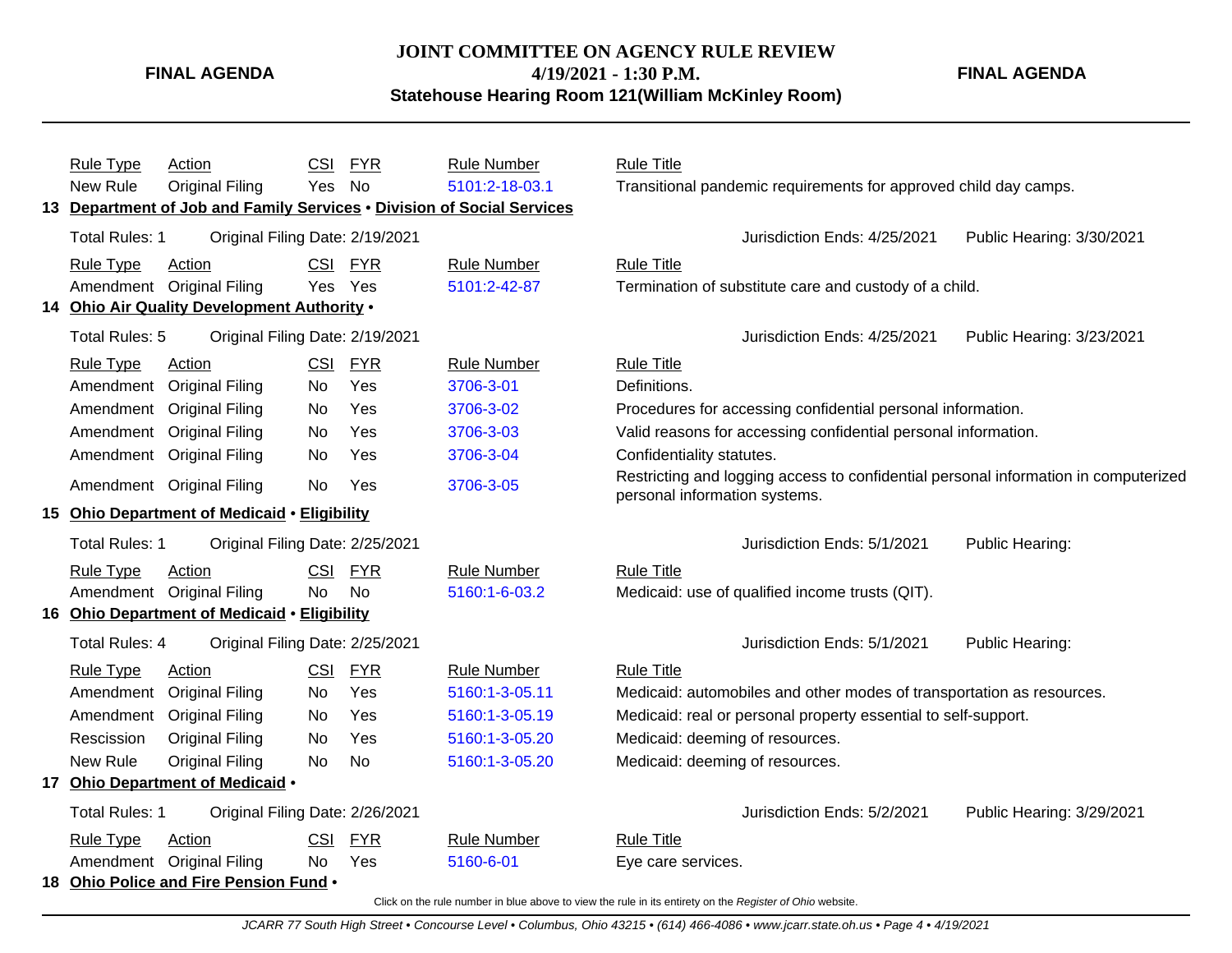**JOINT COMMITTEE ON AGENCY RULE REVIEW 4/19/2021 - 1:30 P.M.**

**FINAL AGENDA**

**Statehouse Hearing Room 121(William McKinley Room)**

| Total Rules: 1                                   | Original Filing Date: 2/22/2021 |            |                                   |                                    | Jurisdiction Ends: 4/28/2021                        | Public Hearing:           |
|--------------------------------------------------|---------------------------------|------------|-----------------------------------|------------------------------------|-----------------------------------------------------|---------------------------|
| <b>Rule Type</b><br>Action                       | <b>CSI</b>                      | FYR        | <b>Rule Number</b>                | <b>Rule Title</b>                  |                                                     |                           |
| Amendment Original Filing                        | No                              | No         | 742-9-16                          | Federal tax compliance provisions. |                                                     |                           |
| 19 Opportunities for Ohioans with Disabilities . |                                 |            |                                   |                                    |                                                     |                           |
| Total Rules: 1                                   | Original Filing Date: 2/26/2021 |            |                                   |                                    | Jurisdiction Ends: 5/2/2021                         | Public Hearing: 4/1/2021  |
| <b>Rule Type</b><br>Action                       |                                 | CSI FYR    | <b>Rule Number</b>                | <b>Rule Title</b>                  |                                                     |                           |
| Amendment Original Filing                        | <b>No</b>                       | Yes        | 3304-2-63                         | Confidentiality of information.    |                                                     |                           |
| Total Rules: 1                                   | Original Filing Date: 2/26/2021 |            | Date of Revised Filing: 4/1/2021  |                                    | Jurisdiction Ends: 5/2/2021                         | Public Hearing: 4/1/2021  |
| <b>Rule Type</b><br>Action                       |                                 | CSI FYR    | <b>Rule Number</b>                | <b>Rule Title</b>                  |                                                     |                           |
| Amendment Revised Filing                         | No.                             | Yes        | 3304-1-15                         |                                    | Employee access to confidential information.        |                           |
| 20 State Racing Commission .                     |                                 |            |                                   |                                    |                                                     |                           |
| Total Rules: 1                                   | Original Filing Date: 2/16/2021 |            |                                   |                                    | Jurisdiction Ends: 4/22/2021                        | Public Hearing: 3/16/2021 |
| <b>Rule Type</b><br>Action                       |                                 | CSI FYR    | <b>Rule Number</b>                | <b>Rule Title</b>                  |                                                     |                           |
| Amendment Original Filing                        |                                 | Yes Yes    | 3769-16-27                        |                                    | Riding in gate, equipment, two tiers.               |                           |
| 21 State Racing Commission .                     |                                 |            |                                   |                                    |                                                     |                           |
| Total Rules: 4                                   | Original Filing Date: 2/19/2021 |            |                                   |                                    | Jurisdiction Ends: 4/25/2021                        | Public Hearing: 3/16/2021 |
| <b>Rule Type</b><br>Action                       |                                 | CSI FYR    | <b>Rule Number</b>                | <b>Rule Title</b>                  |                                                     |                           |
| Amendment                                        | <b>Original Filing</b><br>Yes   | Yes        | 3769-15-16                        | Horses ineligible to be entered.   |                                                     |                           |
| Amendment                                        | <b>Original Filing</b><br>Yes   | Yes        | 3769-15-19                        | Racing entries.                    |                                                     |                           |
| Amendment                                        | <b>Original Filing</b><br>Yes   | Yes        | 3769-15-30                        |                                    | Declaration to start and drawing horses.            |                           |
| Amendment Original Filing                        |                                 | Yes Yes    | 3769-15-33                        | Program director.                  |                                                     |                           |
| <b>Total Rules: 2</b>                            | Original Filing Date: 2/19/2021 |            | Date of Refiled Filing: 3/29/2021 |                                    | Jurisdiction Ends: 4/28/2021                        | Public Hearing: 3/16/2021 |
| <b>Rule Type</b><br>Action                       | <b>CSI</b>                      | <b>FYR</b> | <b>Rule Number</b>                | <b>Rule Title</b>                  |                                                     |                           |
| Amendment                                        | <b>Refiled Filing</b><br>Yes    | Yes        | 3769-15-04                        |                                    | Entry in name of all owners and proof of ownership. |                           |
| Amendment Refiled Filing                         | Yes                             | Yes        | 3769-15-11                        | Identification of horse.           |                                                     |                           |
| <b>Total Rules: 1</b>                            | Original Filing Date: 2/19/2021 |            | Date of Refiled Filing: 3/30/2021 |                                    | Jurisdiction Ends: 4/29/2021                        | Public Hearing: 3/16/2021 |
| <b>Rule Type</b><br><b>Action</b>                | CSI                             | <b>FYR</b> | <b>Rule Number</b>                | <b>Rule Title</b>                  |                                                     |                           |
| New Rule                                         | <b>Refiled Filing</b><br>Yes    | No         | 3769-15-09                        | Reporting time for shipping in.    |                                                     |                           |
| 22 State Racing Commission .                     |                                 |            |                                   |                                    |                                                     |                           |
| <b>Total Rules: 1</b>                            | Original Filing Date: 2/16/2021 |            |                                   |                                    | Jurisdiction Ends: 4/22/2021                        | Public Hearing: 3/16/2021 |

Click on the rule number in blue above to view the rule in its entirety on the Register of Ohio website.